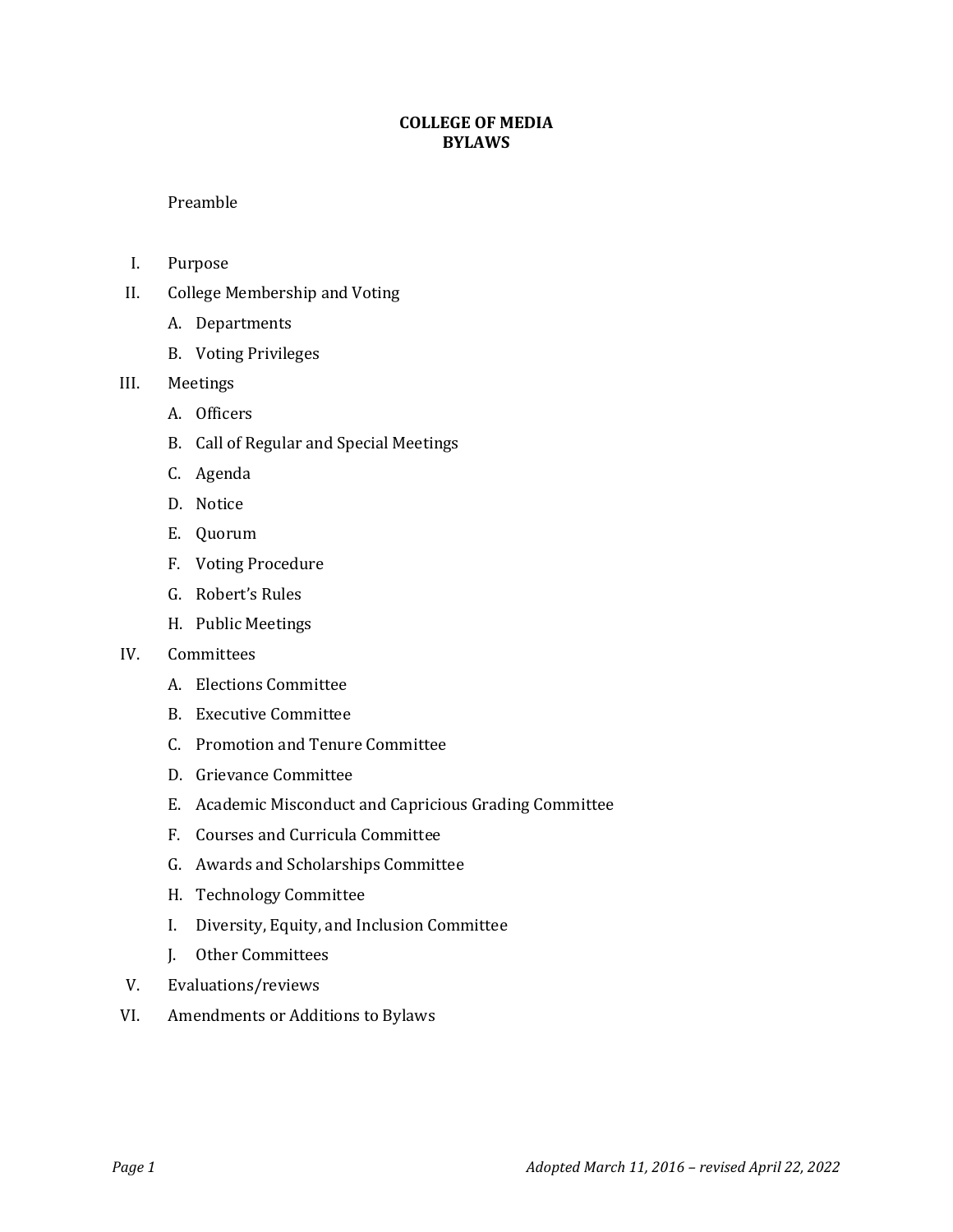# Preamble

The Bylaws of the College of Media provide for the administrative organization and procedure of the college. These bylaws derive their authority from the *University Statutes*, which state that each academic unit shall be governed in its internal administration by its faculty, and that the governance of each unit shall be based on bylaws established and amended by the faculty of that unit. The bylaws are an extension of the *Statutes* and as such must accord with them*.* In case of disagreement, the *Statutes* shall prevail. Similarly, in cases where the bylaws of departments in the College conflict with these College bylaws, the College bylaws shall prevail.

#### I. Purpose

In accordance with these bylaws, the faculty of the College of Media shall:

- A. Determine and implement those policies that will best advance the academic aims of the College.
- B. Make recommendations on matters of educational policy relevant to the College but which fall under the jurisdiction of other bodies.
- II. College Membership and Voting
	- A. The College of Media consists of the following academic units: The Charles H. Sandage Department of Advertising, the Department of Journalism, the Department of Media and Cinema Studies, the Institute of Communications Research, the program in Agricultural Communications (shared with the College of Agricultural, Consumer and Environmental Sciences) and any other department, program, or operating unit that shall hereafter be established by action of the Dean of the College, the faculty, and the Senate and officers of the university. It also includes an operational unit, Illinois Public Media.
	- B. Voting privileges are accorded the following who shall constitute the College Assembly:
		- 1. The Dean and any assistant or associate deans or other administrative staff of the College in a direct line of responsibility for academic affairs who also hold faculty appointments.
		- 2. The President, the Chancellor, and the Vice Chancellor for Academic Affairs.
		- 3. All members of the College's non-visiting staff who meet at least one of the following criteria:
			- a. Are full-time faculty of the College who hold academic rank or title and who have at least a one-half time (50%) appointment paid by the College, while also either (1) holding tenure; (2) having received probationary credit toward tenure in the current or preceding academic year; or (3) holding the unmodified academic rank or title of professor, associate professor, or assistant professor without tenure.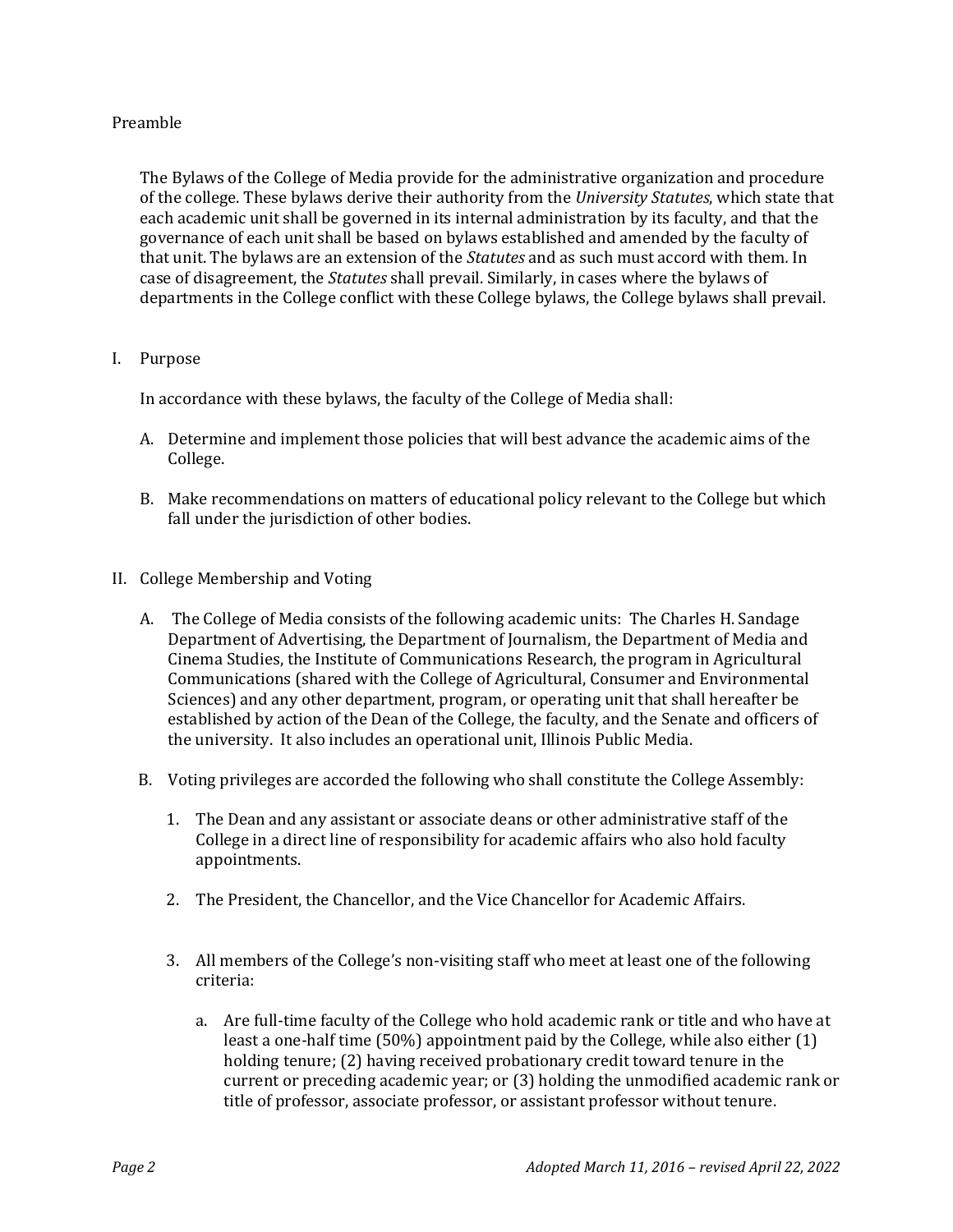- b. Hold the academic rank or title of instructor, lecturer, or other specialized faculty title as specified in Provost Communication 25, have a full-time appointment, are paid by the University, are not candidates for a degree from this University, and are designated by their home unit within the College of Media for inclusion in the faculty electorate.
- 4. Visiting, adjunct, and emeritus faculty shall have voice but not vote.
- 5. The Executive Committee of the College shall, upon petition, annually determine the faculty membership and voting rights of staff in the College not covered by the above provision or who desire a waiver of any such provision. Such staff must demonstrate significant academic responsibilities for teaching, research, or outreach within the College and must hold the rank or title of professor, associate professor, assistant professor, instructor, or lecturer modified by the terms "research," "adjunct," "clinical," "visiting" and/or "emeritus" (e.g., "research professor," "adjunct assistant professor," "clinical associate professor," "visiting professor").
- 6. Voice but not vote is automatically accorded to academic staff who direct one of the units within the College or who serve on the Executive Committee of the College, but who otherwise do not hold academic rank, to address issues of relevance to their unit during the meeting of the College Assembly.

#### III. Meetings

- A. Officers
	- 1. The presiding officer at meetings of the College Assembly shall be the Dean, or in his/her absence, the designee of the Dean. The Dean shall:
		- a. Convene meetings of the College Assembly.
		- b. Establish additional committees of the College not specifically provided for in these bylaws or other governing documents.
		- c. Appoint, in consultation with relevant unit heads, committee members not selected by the College Assembly.
		- d. Meet regularly with unit heads regarding matters of College policy including budget and strategic planning, as well as specific matters of concern to the individual units.
	- 2. The Dean's administrative assistant shall act as secretary to the faculty. Duties of the secretary include:
		- a. Distributing all notices, calls, and agenda of College Assembly meetings.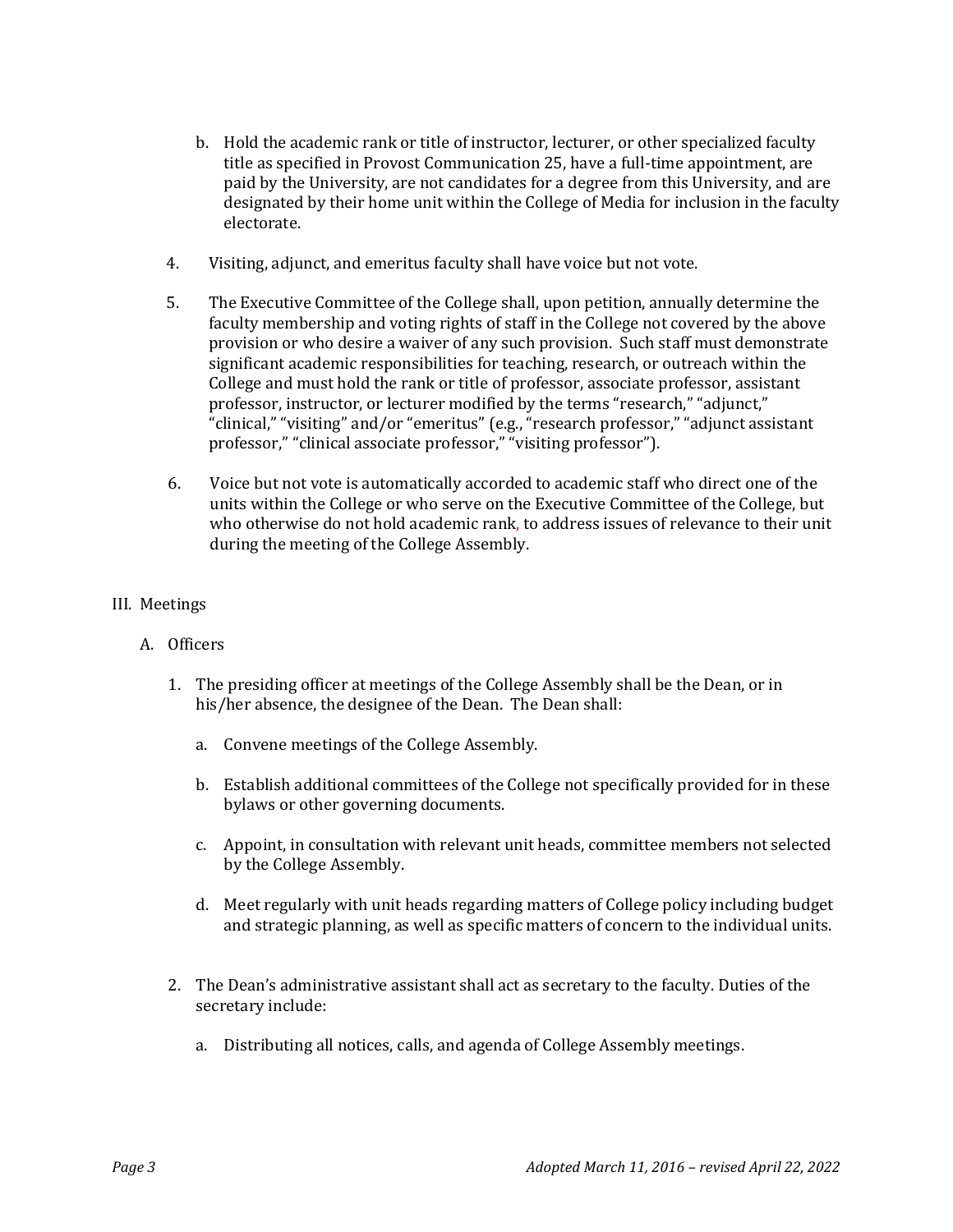- b. Recording, preserving, and distributing minutes of all College Assembly meetings. In the event the secretary must be absent, the Dean shall appoint a temporary secretary from among the members in attendance to record the minutes.
- B. Call of Regular and Special Meetings
	- 1. Two meetings of the College Assembly shall be called by the Dean in each academic year, one at the beginning of each fall and spring semester. The Dean may call additional meetings throughout the year as the need arises.
	- 2. At the request of the Executive Committee or upon receipt of a written petition by 10 members of the College Assembly, the Dean shall call a special meeting upon giving proper notice. The petition and notice of the meeting (see section "D" infra) shall state the proposed agenda or resolution(s), and debate and action at the special meeting shall be confined to said agenda or resolution(s).
- C. Agenda
	- 1. The order of business for a regular meeting shall be established by the Dean. A call for agenda items shall be issued 10 days in advance of a meeting and a written agenda distributed 7 working days before a meeting date.
	- 2. Any committee or member of the College Assembly may submit an item to the Dean and it shall be included on the agenda for a regular meeting. Items submitted after the agenda has been served for a regular meeting will not be included on the agenda for that meeting, but will be carried over to the agenda for the following meeting.
	- 3. Items not included on the agenda may be introduced at any regular meeting as new business by members of the College Assembly.
		- a. Items introduced as new business can be discussed at the meeting, but shall not be adopted at that meeting. Following discussion, the new business will be referred to a committee appointed by the Dean.
		- b. Any member of the College Assembly may introduce a motion under the heading of new business to compel a committee report on a given matter. If the motion passes by a simple majority, the matter shall be included on the agenda for the next regular meeting.
- D. Notice
	- 1. Notice of the schedule of regular meetings shall be made at the beginning of each academic year.
	- 2. Notice shall contain the dates, times, and places of such meetings and must be given 7 working days before a meeting date.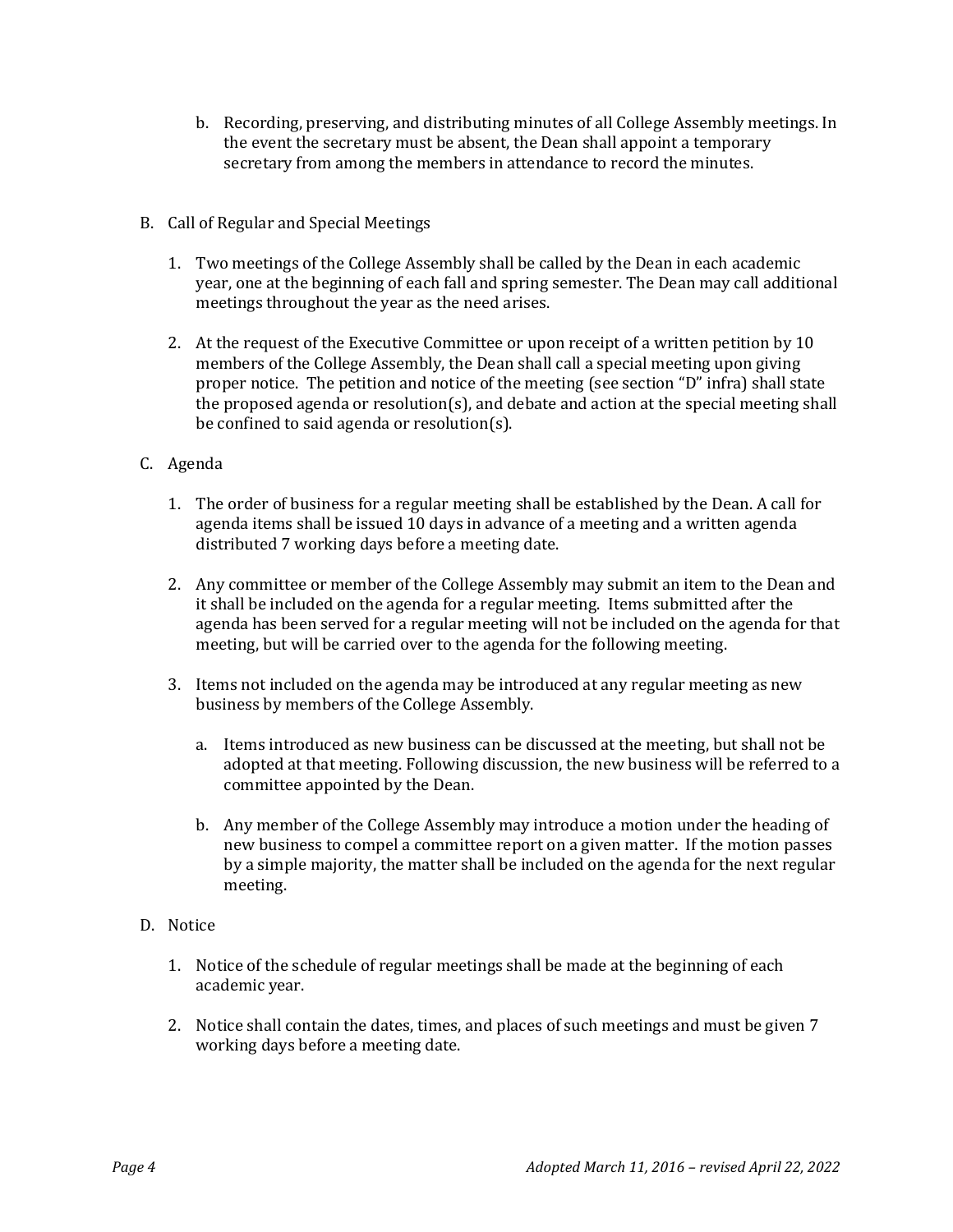- 3. Notice of regularly scheduled meetings shall be given by posting on the Assembly's website, posting at the Office of the Dean, and by email sent to all members of the Assembly.
- 4. Notice of any special meeting or of any rescheduled regular meeting, or of any reconvened meeting, shall be given at least 48 hours before such meeting, which notice shall also include the agenda for the meeting.
- E. Quorum

Fifty percent of the eligible voters in the College Assembly must be in attendance to constitute a quorum. In the absence of a quorum, the presiding officer may recess the meeting for any period ranging from 24 hours to 7 working days, at which time the quorum shall be reduced to a third of the College Assembly. Lacking a quorum at the second meeting, the presiding officer may recess the meeting for another period ranging from 24 hours to 7 working days, at which time the quorum should be reduced to 25 percent of the eligible voters in the College Assembly.

- F. Voting Procedure
	- 1. Voting privileges shall be extended in accordance with Article II.
	- 2. Voting shall be by voice vote of Yeas and Nays, but a division may be obtained by any member of the College Assembly upon request.
	- 3. Elections in which a contest exists shall be determined by secret paper ballot.
	- 4. A motion to employ a paper ballot in voting on a resolution is not debatable and shall require a simple majority of those present.
- G. Robert's Rules

The most recent revision of Robert's Rules of Order shall govern the conduct of all meetings.

H. Public Meetings

All meetings of the College Assembly shall be open to the public.

#### IV. Committees

Unless otherwise specified, only members of the College Assembly may serve on committees*. Ex officio* committee members shall not have voting privileges except where otherwise expressly provided herein. Appointments and elections to committees, as hereinafter described, will take place by the end of the spring term preceding the academic year in which committee terms begin.

Committees must meet at least once per academic year for organizational purposes. In the absence of a recurring chair, the Dean is responsible for calling the first meeting of a committee, during which a chair will be selected.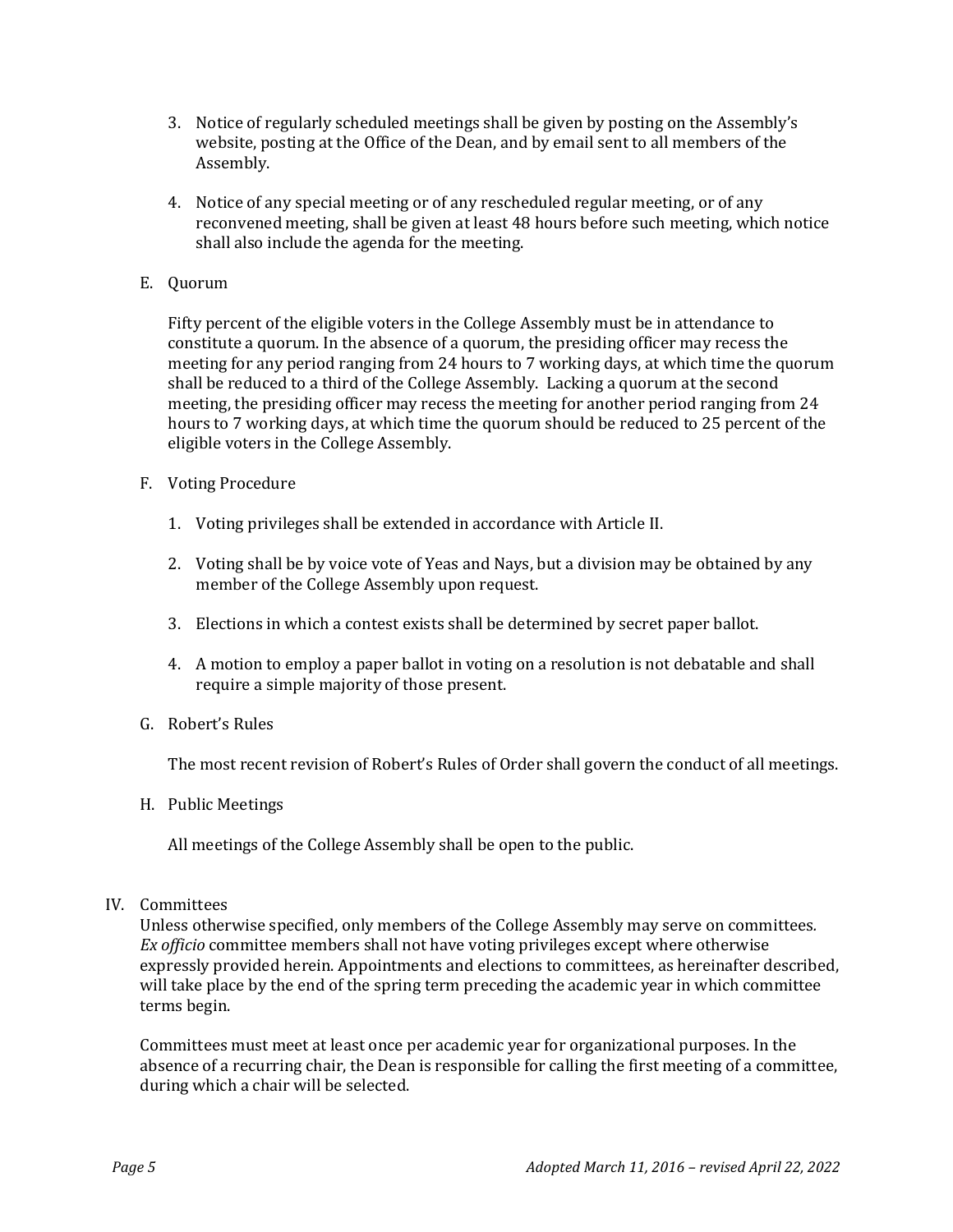Committee chairs are responsible for producing an annual report of committee activities. These reports will be made publicly available to the College Assembly via the website.

Committee meetings are generally open to the public. Exceptions include meetings of the College Promotion & Tenure, Grievance, and Academic Misconduct and Capricious Grading committees addressing matters of individual privacy.

- A. Elections Committee
	- 1. The Elections Committee shall consist of three voting members—one each from The Charles H. Sandage Department of Advertising, the Department of Journalism, and the Department of Media and Cinema Studies—appointed annually by the Dean in consultation with the unit heads.
	- 2. The committee shall select a Chair from among its members to serve a one-year term.
	- 3. The duties of the Elections Committee include the following:
		- a. Ensure compliance with provisions for elections in the College bylaws.
		- b. Supervise counting of the ballots of College elections.
		- c. Transmit results of elections to the Dean and the College Executive Committee.
		- d. Seek and recommend improved methods of conducting College elections.
		- e. Coordinate other faculty elections when College involvement is required (e.g. representation on campus and University bodies, such as the Academic Senate) in accordance with Senate rules.
- B. Executive Committee
	- 1. The Executive Committee shall consist of the Dean of the College *ex officio*; and one member from The Charles H. Sandage Department of Advertising, the Department of Journalism, and the Department of Media and Cinema Studies, elected by secret written or secure electronic ballot by and from each unit, and one representative from Illinois Public Media elected by and from the staff of Illinois Public Media. Unit heads are excluded from membership.
	- 2. Members are elected to two-year staggered terms. Members from the Journalism and Media and Cinema Studies departments will be elected in even years; members from the Advertising department and Illinois Public Media will be elected in odd years. Election shall be without respect to rank.
	- 3. The duties of the Executive Committee shall include those prescribed by the *[University](http://www.uillinois.edu/trustees/statutes.html)  [Statutes](http://www.uillinois.edu/trustees/statutes.html)* (II.3.d.8; III.5.b.8; IV.2.d; IV.3.d7) and these *Bylaws*. Principally, these obligations include the following:
		- a. Advise the Dean in preparing the budget.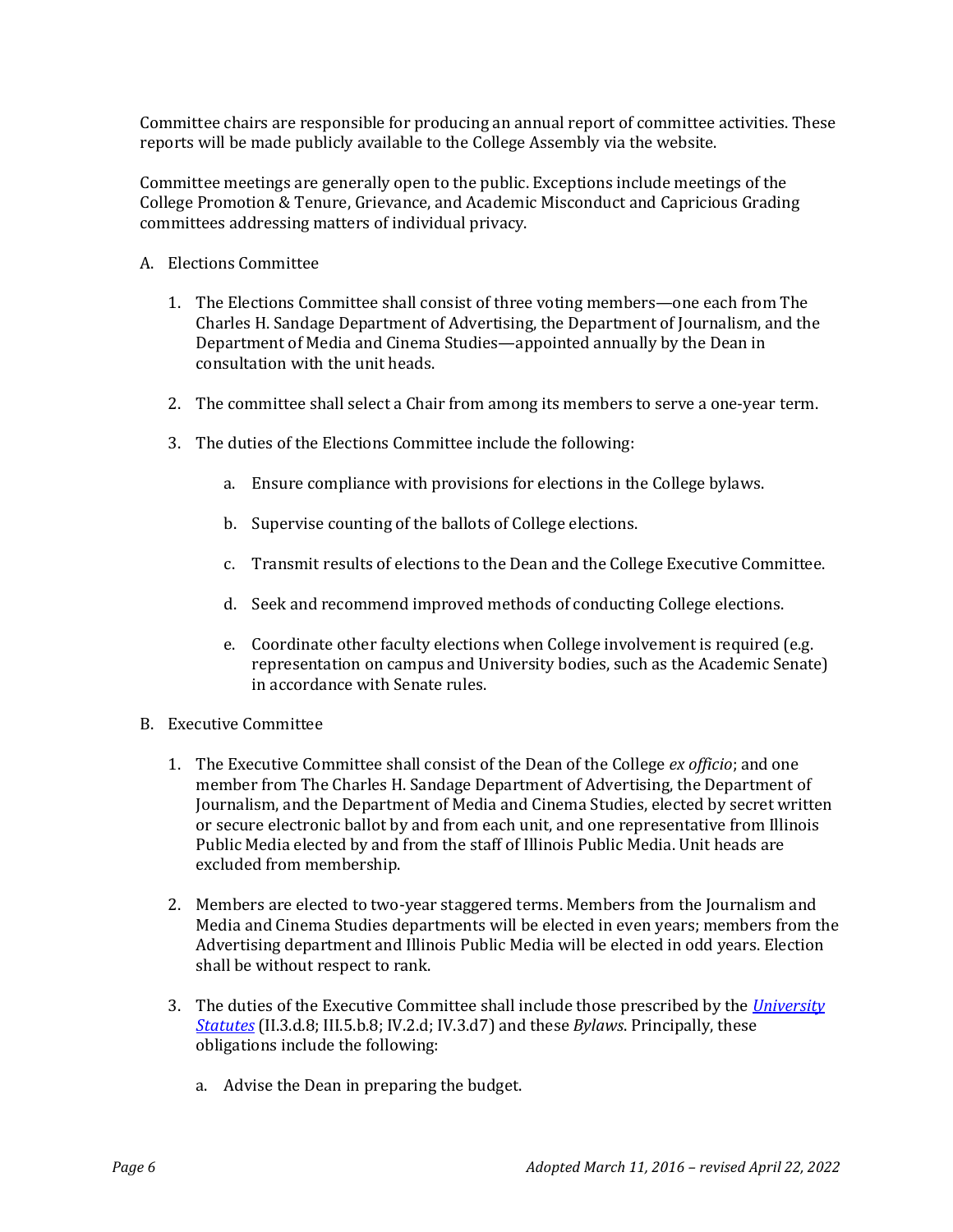- b. Advise and consult with the Dean on other matters of College policy and on matters brought to it by the Dean or independently initiated by the committee.
- c. Make a yearly recommendation to the Vice Chancellor for Academic Affairs on the reappointment of the Dean.
- d. Serve as the core of the Dean Evaluation Committee charged with conducting the periodic (typically every five years) evaluation of the Dean. (See Senate guidelines in GP.96.02, attached to Provost Communication 24.)

i. The Executive Committee may select, in consultation with the Vice Chancellor for Academic Affairs, additional members to serve on the DEC, though the majority of DEC members must be members of the College Assembly.

- e. Coordinate the work of the standing committees and advise the committees on the development of committee policies and procedures.
- f. Advise the Dean on the manner of selection (appointment or election) of the College representative to the General Education Board. In the case of selection by appointment, the Dean's selection shall be reviewed by the Executive Committee.
- g. Advise the Dean on appointment of student members to the Academic Misconduct and Capricious Grading Committee.
- 4. Officers
	- a. The Dean shall chair the committee, except when the committee meets to advise the Vice Chancellor for Academic Affairs on the appointment or reappointment of the Dean or to review the Dean's performance. In these cases, the Dean shall not be a member of the committee.
	- b. A Vice Chairperson, who shall chair the committee in the Dean's absence and when the committee meets to prepare its annual recommendation regarding reappointment of the Dean, shall be elected by the Executive Committee from among its members.
	- c. When the Executive Committee acts as part of the Dean Evaluation Committee, the committee shall be chaired by a member appointed by the Vice Chancellor for Academic Affairs.
- C. Promotion and Tenure Committee
	- 1. The Promotion and Tenure Committee shall consist of a total of six faculty members, two each from The Charles H. Sandage Department of Advertising, the Department of Journalism, and the Department of Media and Cinema Studies. Two representatives from each department will be elected by the tenured faculty in each unit. Department heads are ineligible to serve.
	- 2. Departments shall elect and appoint only full professors, unless there are insufficient numbers of faculty of that rank. In that case, an associate professor may be appointed or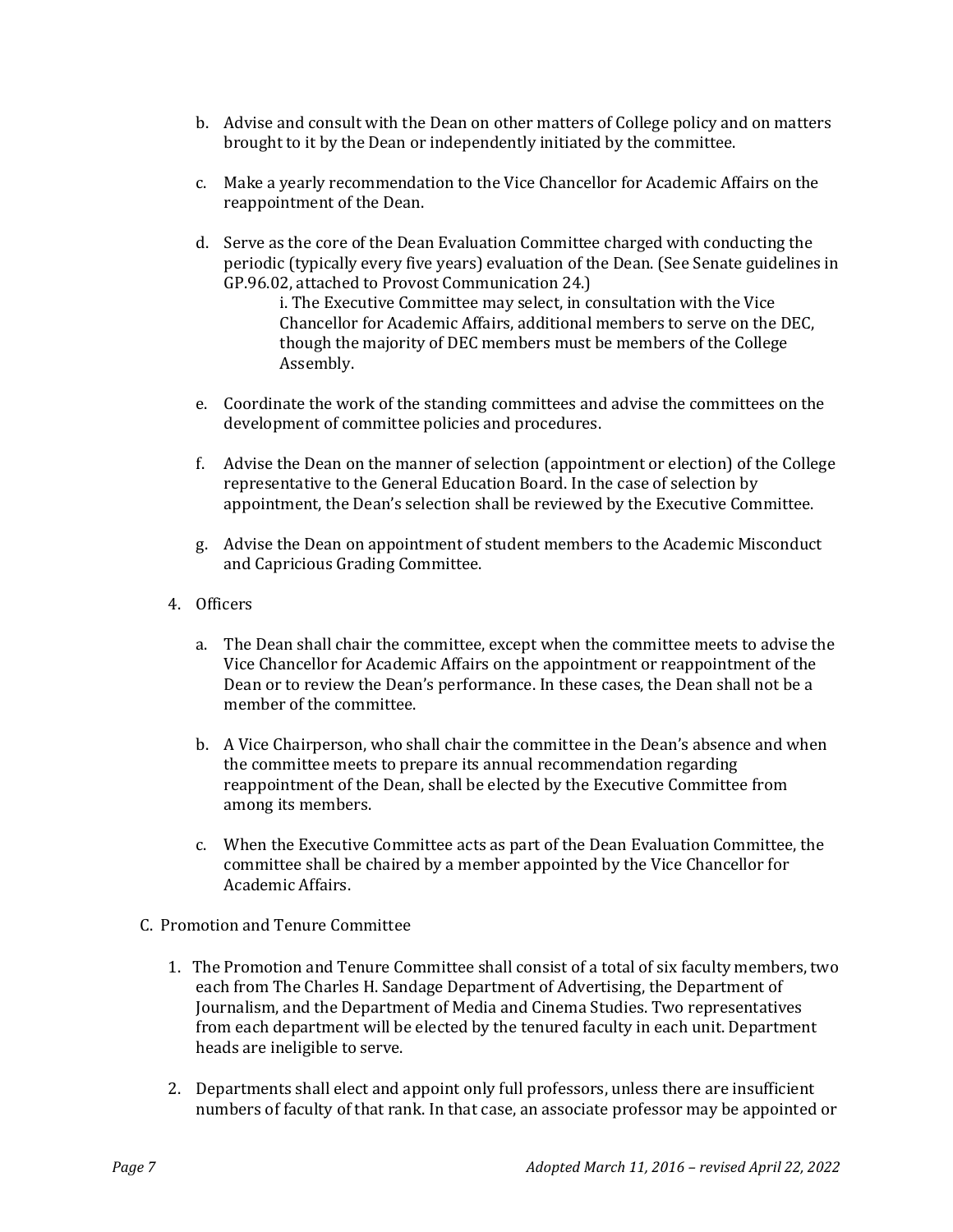elected, but will not be eligible to participate in cases regarding promotion to full professor.

- 3. Members will serve two-year staggered terms, and no individual may serve more than two consecutive terms.
- 4. As per the guidelines in Provost Communication 9, members of the committee will participate in cases and vote at the department level, but will recuse at the College level. Committee members will also recuse in cases of professional conflict of interest or personal relationship.
- 5. The duties of the Promotion and Tenure Committee shall include those prescribed by *[Provost Communications 9,](https://outlook.office.com/owa/redir.aspx?REF=VAvTo0mDz-Lyekn9QVTx6BzNAUqdLQDt90Nr4yjUVG75mWOk9rHWCAFodHRwOi8vd3d3LnVpbGxpbm9pcy5lZHUvdHJ1c3RlZXMvc3RhdHV0ZXMuaHRtbA..) 23 and 26*. Principally, these duties include the following:
	- a. Review recommendations for promotion and tenure, including those for tenure system faculty and specialized faculty, submitted by the executive officers of The Charles H. Sandage Department of Advertising, the Department of Journalism, and the Department of Media and Cinema Studies.
	- b. Make recommendations for promotion and tenure to the Dean, including evaluations of each recommendation and of departmental compliance with existing policies.
	- c. Review and make recommendations about third year review letters
	- d. Other duties as assigned.
- 6. In years in which there are one or more specialized faculty members up for consideration for promotion, the Dean will appoint a specialized faculty member of greater rank to serve as an additional member of the Promotion and Tenure committee. That member will deliberate and vote on the case of other specialized faculty members, but not on other cases. If there is no specialized faculty member of higher rank, the committee will include the six tenure-stream faculty members, as described above.
- D. Grievance Committee
	- 1. There shall be a standing Grievance Committee, consisting of one member elected annually by secret written or secure electronic ballot by and from the faculty of The Charles H. Sandage Department of Advertising, the Department of Journalism, and the Department of Media and Cinema Studies to address complaints from faculty members of the College concerning actions and policies of the College, its officers, committees, or faculty, except complaints related to discrimination and/or harassment, which are handled by the Office of Diversity, Equity and Access. (See [http://diversity.illinois.edu/discrimination-and-harrassment-prevention.html\)](http://diversity.illinois.edu/discrimination-and-harrassment-prevention.html). Persons with administrative appointments are excluded from membership.
	- 2. The committee shall select a Chair from among its members to serve a one-year term.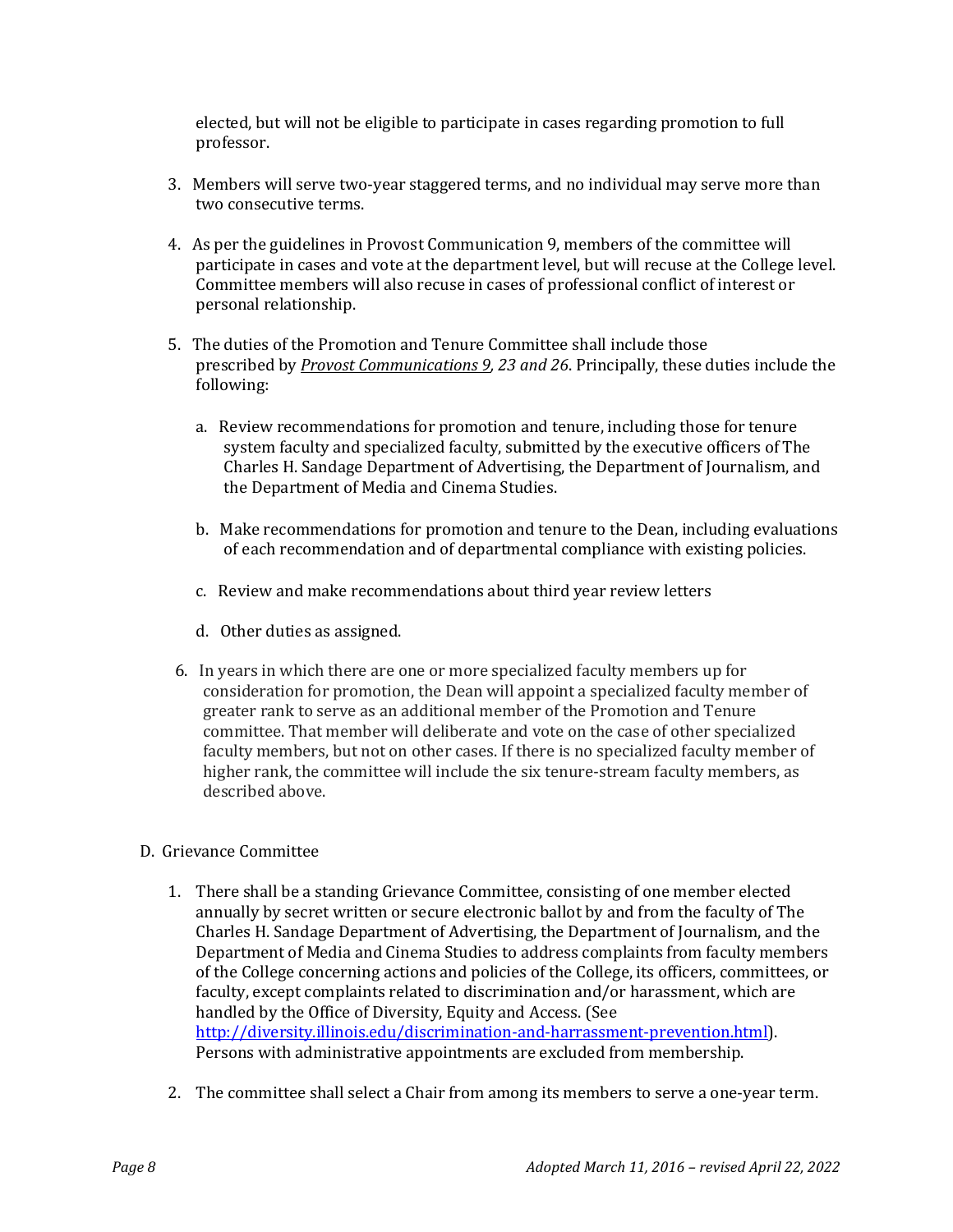- 3. Each department shall create by its bylaws procedures to handle grievances among its own members. The College Grievance Committee shall have jurisdiction only in cases in which the individuals or groups involved are not limited to a specific department, cases in which the department has not enacted its own grievance procedures, or cases in which written grievances cannot be resolved by grievance procedures within a department.
- 4. In the event that a committee member cannot, in his or her judgment or the judgment of a majority of the other members of the committee, render an impartial opinion on the grievance, that individual shall be replaced by the member of his or her department who received the highest number of votes among those who failed to be elected in the most recent election. If the Chair is deemed to have a conflict of interest, a chair pro tempore shall be designated to conduct the official business of the committee.
- 5. Before filing a formal grievance with the committee, the grievant should first try to resolve the problem informally with the individual(s) against whom the grievance is being made. In the event that informal resolution is not possible and the problem cannot be resolved by the grievance process within an individual department, the formal grievance should be explicitly stated in writing and presented to the chair, including the facts relating to the matter and the resolution sought by the grievant. Within 10 working days of receiving the grievance, the chair will forward the grievance to the committee.
- 6. The committee will inform, in writing, the individual(s) against whom the grievance is made of the matter under dispute, including the identity of the grievant. The respondent(s) will then have the opportunity to reply in writing to the written grievance, and the grievant will have the opportunity to respond in writing to the respondent's rejoinder.
- 7. The committee will convene to address the grievance and to solicit whatever information it deems appropriate to consider; all deliberations of the committee will be kept in strictest confidence.
- 8. The findings of the committee will be communicated in writing to the Dean, the grievant and to the respondent(s), including any further avenue of appeal of the committee's findings. In cases in which the Dean is a party to the grievance, the committee shall, instead, report its recommendation to the Vice Chancellor for Academic Affairs. The recommendation shall include further avenues of appeal of the committee's findings.
- 9. All grievance investigations will function in a timely manner, specifying reasonable time frames for each step in the process, and a known point at which the process shall be considered complete. A minimum of seven working days will be allowed for each written response to be made.
- 10. These procedures apply to faculty as defined in Article II of these bylaws. Other academic staff and academic professional staff should refer first to informal methods of resolving a dispute, then departmental grievance procedures, then to campus grievance procedures. Civil Service employees should refer to the University *Policy and Rules for Civil Service Staff* for procedures applying to that employee group. Student grievances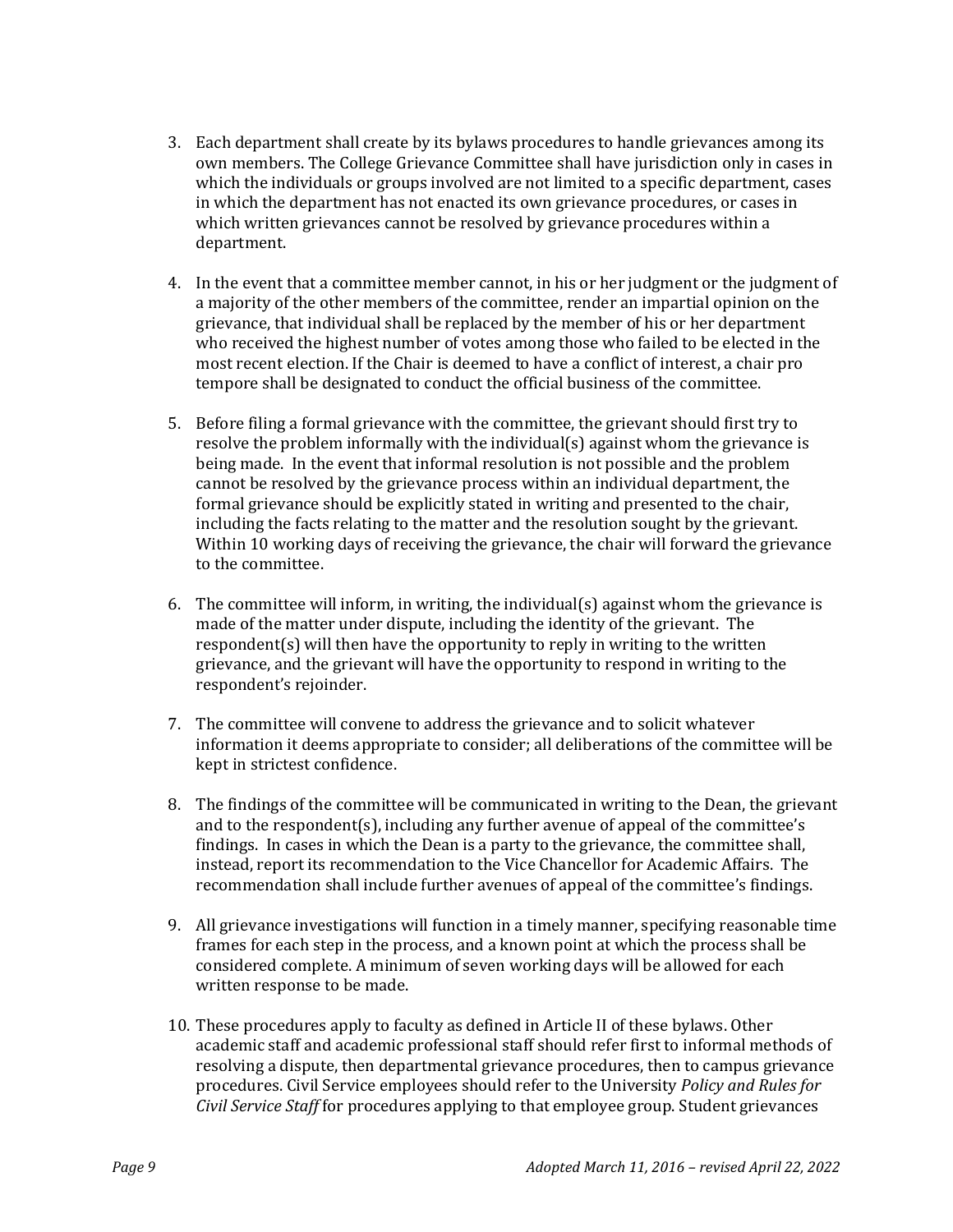are addressed by the Academic Misconduct and Capricious Grading Committee, described in IV.E.

- E. Academic Misconduct and Capricious Grading Committee
	- 1. There shall be a standing Academic Misconduct and Capricious Grading Committee, as required by Section 1-403 of the University's Student Code. The committee shall consist of three voting members—one faculty member each from The Charles H. Sandage Department of Advertising, the Department of Journalism, and the Department of Media and Cinema Studies—and one *ex officio* member, the Associate Dean of Student Services and Academic Affairs. Each department will elect its member by secret written or secure electronic ballot by and from each unit. In addition, one enrolled undergraduate student and one enrolled graduate student from the College shall be appointed to the committee annually by the Dean with the advice and consent of the Executive Committee. The ICR director shall serve on the committee *ex officio* for cases involving grading in graduatelevel courses offered under the MDIA rubric.
	- 2. Faculty representatives are elected to two-year staggered terms. Representatives from the Journalism and Media and Cinema Studies departments will be elected in even years; the member from the Advertising department will be elected in odd years.
	- 3. The Academic Misconduct and Capricious Grading Committee shall:
		- a. Select a Chair from among its voting members to serve a one-year term.
		- b. Consider written grievances from undergraduate and graduate students regarding issues of grades and other matters concerning academic performance that cannot be resolved by the involved parties.
		- c. Hear appeals of decisions reached through grievance procedures within the units.
- F. Courses and Curricula Committee
	- 1. The Courses and Curricula Committee shall consist of six voting members, two each from The Charles H. Sandage Department of Advertising, the Department of Journalism, and the Department of Media and Cinema Studies, elected by secret written or secure electronic ballot by and from each unit; and two *ex officio* members (the Associate Dean of Student Services and Academic Affairs and the Director of Graduate Studies of the Institute of Communications Research). Unit heads are excluded from membership.
	- 2. Members are elected to two-year staggered terms; three new members (one from each unit) are elected to the committee each year. Election shall be without respect to rank.
	- 3. The committee shall select a Chair from among its voting members to serve a one-year term.
	- 4. The duties of the Courses and Curricula Committee include the following: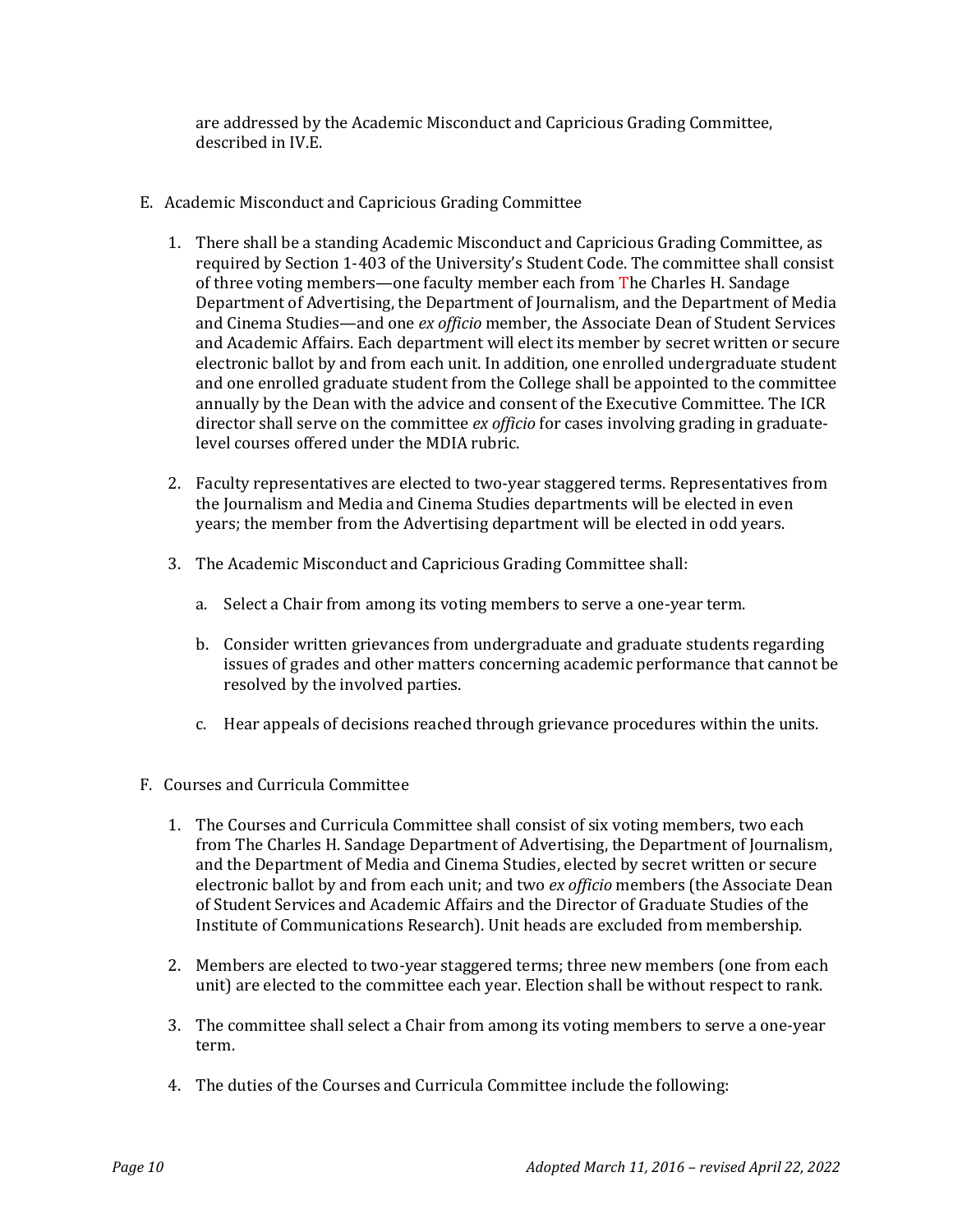- a. Review new course proposals and the revision or deletion of existing courses.
- b. Review course offerings and provide feedback to departments regarding curricula changes.
- c. Review policies and procedures for undergraduate student petitions concerning course substitutions and other exceptions of the requirements of various curricula.
- d. Review proposed new and revised majors, curricula and certificates and make recommendations on them to the faculty or other appropriate bodies in the curriculum approval process.
- G. Awards and Scholarships Committee
	- 1. The Awards and Scholarships Committee shall consist of three voting members—one each from The Charles H. Sandage Department of Advertising, the Department of Journalism, and the Department of Media and Cinema Studies, appointed annually by the Dean in consultation with the unit heads—and three *ex officio* members (the Associate Dean of Student Services and Academic Affairs, the Associate Dean of Advancement, and the Assistant Dean of Admissions & Honors).
	- 2. The committee shall select a Chair from among its voting members to serve a one-year term.
	- 3. The duty of the Awards and Scholarships Committee is to select undergraduate students for awards and scholarships based on exemplary academic performance and other criteria as shall be decided by the relevant department and/or the Committee, and criteria specified in the College's donor fund agreements where required.
- H. Technology Committee
	- 1. The Technology Committee shall consist of four voting members—one each from The Charles H. Sandage Department of Advertising, the Department of Journalism, the Department of Media and Cinema Studies, and Illinois Public Media, elected by secret written or secure electronic ballot by and from each unit —and one *ex officio* member, the Assistant Dean of Technology. For the purposes of this committee, the Illinois Public Media member has voting rights.
	- 2. Members are elected to two-year staggered terms. Members from the Journalism and Media and Cinema Studies departments will be elected in even years; members from the Advertising department and Illinois Public Media will be elected in odd years. Election shall be without respect to rank.
	- 3. The committee shall select a Chair from among its voting members to serve a one-year term.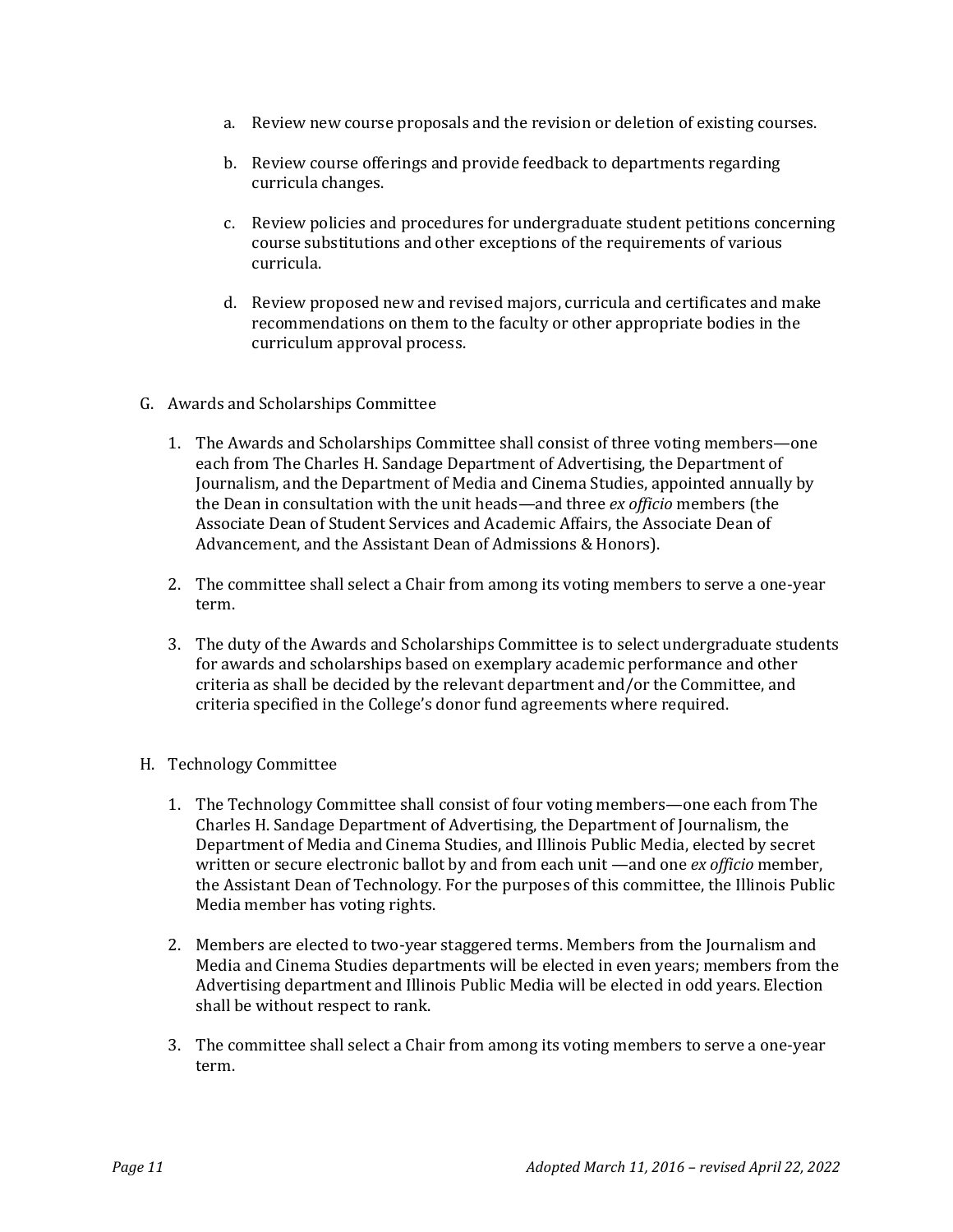- 4. The duties of the Technology Committee are to provide input and advice to the Dean and to formulate policy recommendations regarding the technology for instruction, research, creative endeavor, and public media needs.
- I. Diversity, Equity, and Inclusion Committee
	- 1. The DEI Committee shall consist of eight members: the Associate Dean for Diversity, Equity, and Inclusion (DEI) *ex officio* and seven additional members – one faculty member each from The Charles H. Sandage Department of Advertising, the Department of Journalism, and the Department of Media and Cinema Studies. Each department will elect its member by secret written or secure electronic ballot by and from each unit. Also, two staff members from units in the College of Media will be appointed to the committee by the Dean in consultation with the Associate Dean for DEI. In addition, one enrolled undergraduate student and one enrolled graduate student from the College shall be appointed annually by the Dean in consultation with the Associate Dean for DEI.
	- 2. Faculty and staff representatives are elected or appointed to two-year staggered terms. Representatives from the Journalism and Media and Cinema Studies departments will be elected, and one staff member appointed, in even years; the member from the Advertising department will be elected and the other staff member appointed in odd years. Student representatives shall be appointed for one-year terms. No individual except the Associate Dean for DEI may serve more than two consecutive terms.
	- 3. The Associate Dean for DEI shall serve as the Chair of the committee.
	- 4. The principal duties of the DEI Committee include the following:
		- a. Maintain familiarity with campus-wide diversity and anti-discrimination initiatives as well as those within other colleges on campus and advise the Dean which ones might be applied, amplified, and/or adapted for the College of Media.
		- b. Coordinate workshops/trainings designed for the College of Media that engage with diversity, equity, inclusion, and access.
		- c. Actively promote the range of faculty teaching and research and student activity that foregrounds diversity in all of its multiple forms including, but not limited to: diversity of worldviews, histories, and cultural knowledge across a range of social groups including race, ethnicity, gender identity, sexual orientation, abilities, economic class, religion, and their intersections. Through this work the committee will support the College of Media as a model of diverse, equitable, inclusive, and anti-racist practices.
		- d. Other priorities as identified by the Dean or the Associate Dean for DEI.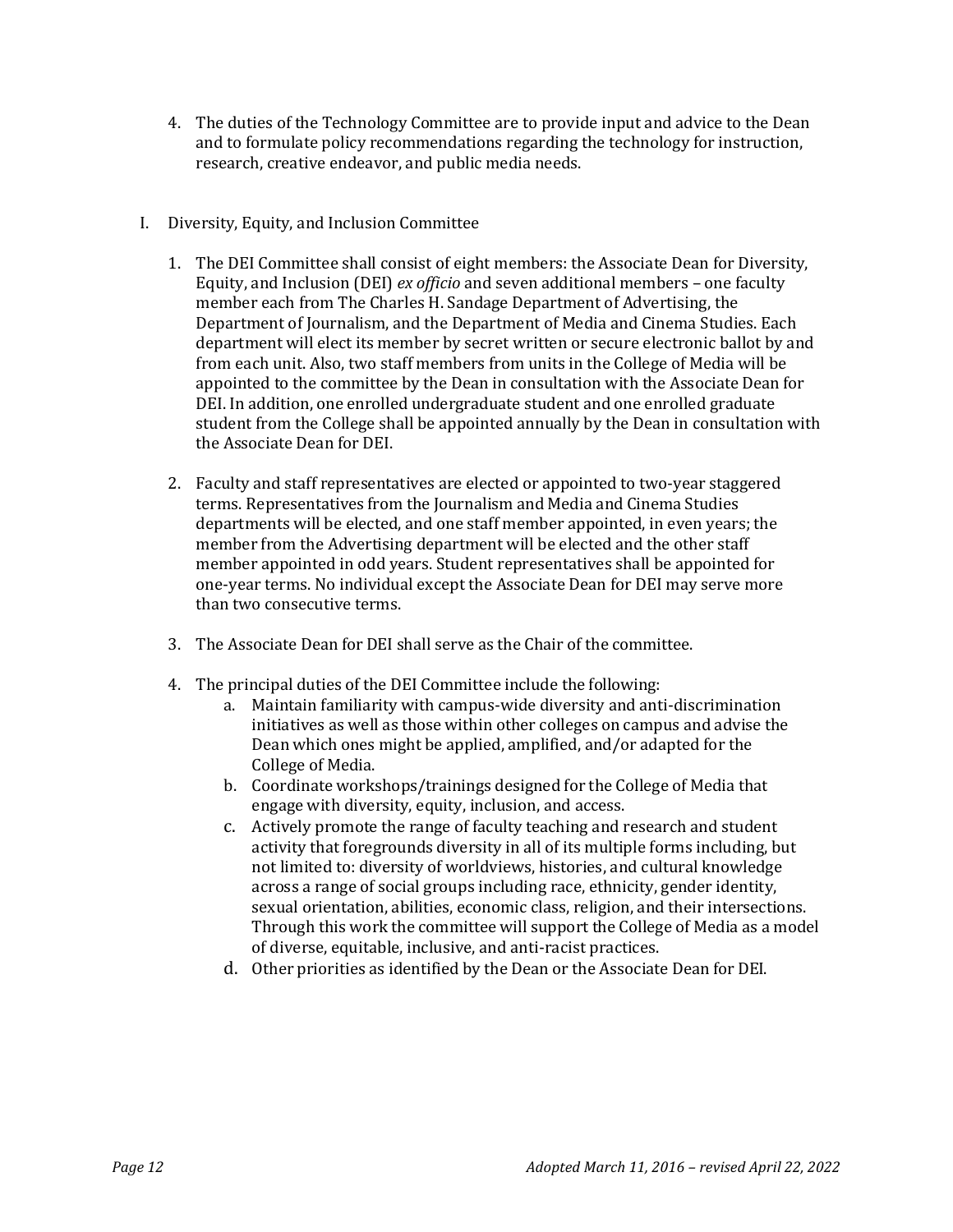# J. Other Committees

- 1. Appointment to other committees shall be made by the Dean in consultation with the heads of The Charles H. Sandage Department of Advertising, the Department of Journalism, and the Department of Media and Cinema Studies.
- 2. The Dean shall appoint such ad hoc committees as are recommended by the College Assembly or felt necessary by the Dean.

### V. Evaluations/reviews

- A. Department Heads
	- 1. An evaluation of the administrative work of department heads shall be conducted at least every fifth year of their tenure (including contiguous interim/acting and regular service) unless an individual has submitted a resignation effective the following year. The purpose of the evaluation is to provide feedback to the head and to provide College and University leadership with an assessment of the head's performance.
	- 2. The evaluation will be conducted by an ad hoc committee consisting of an external chair and three members from the department. For the chair, the Dean of the College will submit the names of two candidates from outside the unit. From these candidates, the faculty of the unit will elect one as chair of the evaluation committee. Departmental members of the committee will be elected from the voting faculty of the unit. Assistant or Associate Heads are not eligible to serve on the evaluation committee.
	- 3. The role of the committee is to gather information from participants in the review process (faculty, staff, and students) and to prepare a report to the Dean and an executive summary of that report to be shared with the department head.
- B. College-Level Faculty Administrators
	- 1. An evaluation of the administrative work of faculty members who serve the College in administrative roles shall be conducted at least every third year of their tenure (including contiguous interim/acting and regular service) unless an individual has submitted a resignation effective the following year. These roles include Assistant and Associate Deans and Directors of college-level programs. The purpose of the evaluation is to provide feedback to the administrator and to provide College and University leadership with an assessment of the administrator's performance.
	- 2. The evaluation will be conducted by an ad hoc committee consisting of a chair and a member elected from each of the College's three academic units. The Dean will consult with the Executive Committee about the appointment of a chair. The role of the committee is to gather information from participants in the review process and to prepare a report to the Dean and an executive summary of that report to be shared with the administrator.